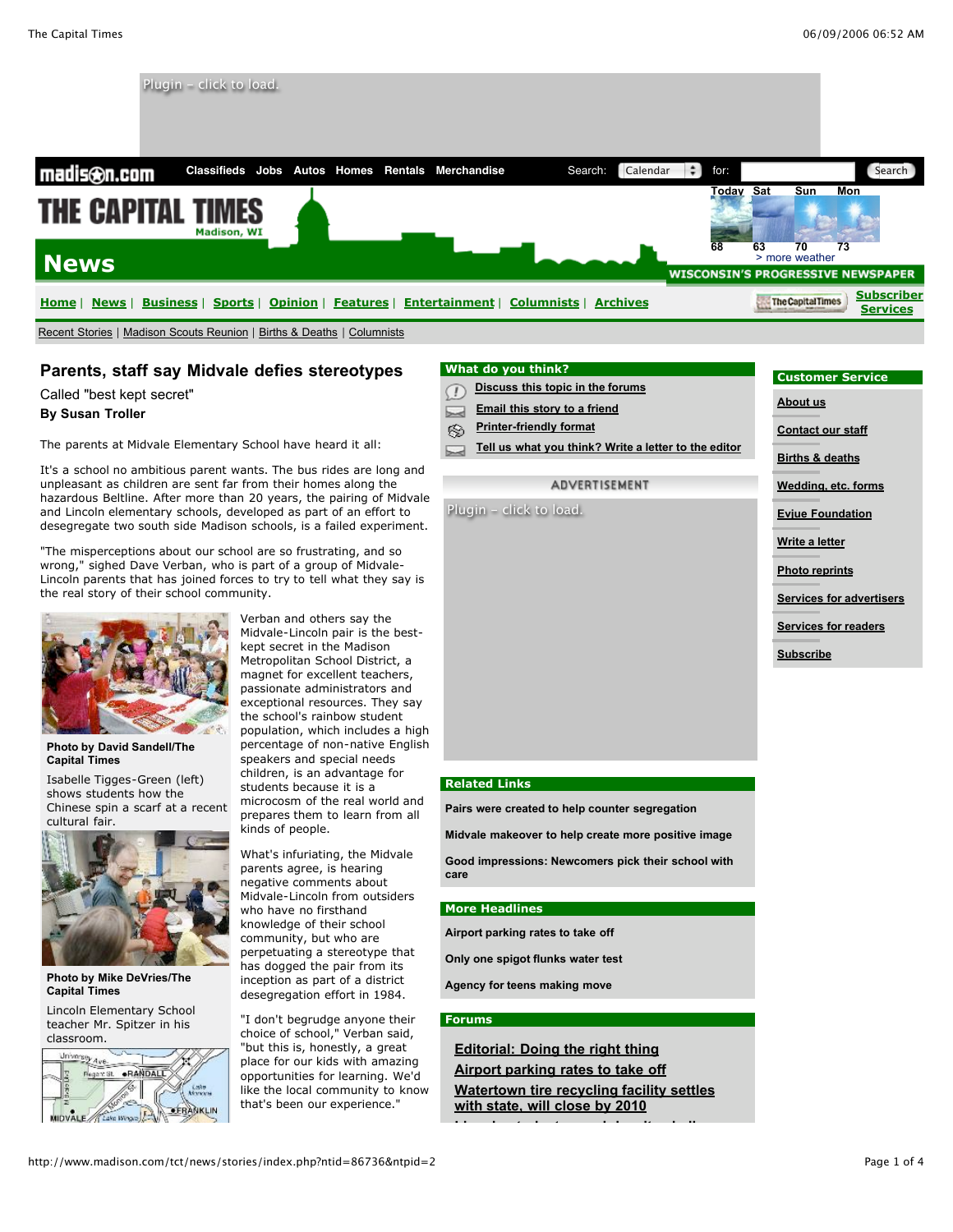

**TCT graphic**

Midvale-Lincoln area

He said it's hard to imagine a school that more effectively combines a nurturing, mellow atmosphere for the earliest

# **Lincoln students excel despite challenges Editorial: Bush backs discrimination**

grades with as rigorous an academic curriculum. Other parents nodded in agreement. Unfortunately, they said, that notion has not been the general public perception.

Last winter, a School Board-sponsored task force studied various school boundary changes to address rapid growth and overcrowding in some schools in the West and Memorial high school attendance areas. Many options were considered, including the possibility of creating a new pair that would join Thoreau Elementary with badly overcrowded Leopold.

Other notions involved moving some students from the popular Franklin-Randall pair to Midvale and Lincoln, making room for other changes among student populations.

In public meetings, online commentary and private conversations, it was clear that there are some negative notions about Midvale-Lincoln.

In a news story about a well-attended meeting at Cherokee Middle School to discuss some of the task force suggestions, Gloria Beach was quoted saying that parents in the Midvale area were "very unhappy with pairing."

But Beth Morledge Webb, whose children had attended both Midvale and Lincoln schools before a job change required a move to Boulder, Colo., wrote an e-mail to her former schools' parent-teacher organization, defending the experience her family had with the Madison pair.

"I am delighted to report that my Midvale-Lincoln educated children are soaring academically here, even in a school considered to be challenging. Their teachers, across the board, have told us at the kids' conferences how wonderfully prepared our children are and they comment that we must have come from an excellent school system.

"I applaud Midvale/Lincoln for everything from its dedicated, highly skilled and creative staff to the special social environment. I only wish that people who seem to take issue with Midvale/Lincoln could recognize what a treasure they have right in their own community. We yearn for what we had to leave behind," she wrote.

For Julie Yendreck and Greg Downey, parents of a Midvale first-grader and a preschooler, the social environment of the school is a gift to the families who attend the school.

Although she said in an e-mail that she didn't want to assume that all parents share their views, she and her husband believe that the greatest benefits both they and their son "receive from this pairing is the opportunity to learn about and befriend a wider mix of families than we otherwise might - a mix of other students and parents which is much more representative of both our nation and our globe than any single neighborhood could ever be."

**What's to fear?** So what is it, exactly, that some parents fear when they look at Midvale-Lincoln?

Midvale's student population is truly diverse, with a mix of students that includes approximately 13 percent Asian, 24 percent African-American, 34 percent Hispanic and 28 percent white.

Midvale and Lincoln have among the highest percentages of poor children in the Madison school district (67 and 68 percent, respectively, based on the number of children who are eligible to receive free and reduced-cost meals at school).

Many parents also say they prefer having their children attend elementary school in their own neighborhood. But that option is becoming less common as many neighborhoods age, high housing costs price young families out of the local market and a tax-wary public seems less willing to support building new schools.

A paired school arrangement like the one at Lincoln and Midvale requires students to attend Midvale for kindergarten through second grade, and Lincoln for grades 3 through 5. It guarantees that each child will not attend a neighborhood school for at least a portion of his or her elementary education, and will also ride a bus to a school outside of his or her home area for three years.

"I think it's true that some hard feelings remain from the time when the Lincoln-Midvale pair was created, and that has taken a long, long time to heal," acknowledged Mary Kay Johnson, an instructional resource teacher who has taught at Midvale for the last 18 years.

The Midvale neighborhood was chosen as the paired school with Lincoln rather late in the process, and some Midvale residents resented the fact that Thoreau Elementary was spared from the pairing, even though the two schools shared a common border.

But Johnson said in the last five years there have been more new, young families moving into the Midvale area as the neighborhood demographics change with time. It also has become more common to see families making additions to their homes and staying in the area rather than moving as their families grow.

"We give school tours on Tuesday mornings, and while I used to defend, defend, defend Midvale, now I sense a real interest in what we're doing here," she said, adding that for the last two years, there has been a waiting list to get into Midvale for students from other schools.

Johnson also said visitors express enthusiasm about the curriculum, the teacher/student ratios - among the best in the district - as well as the visible enthusiasm of the staff and the range of volunteers that are in and out of the school to help out and be part of the children's education.

"The staff is very, very bright and very eager to do whatever is necessary to help every child, across the whole range of abilities, learn to their absolute capacity," Johnson said.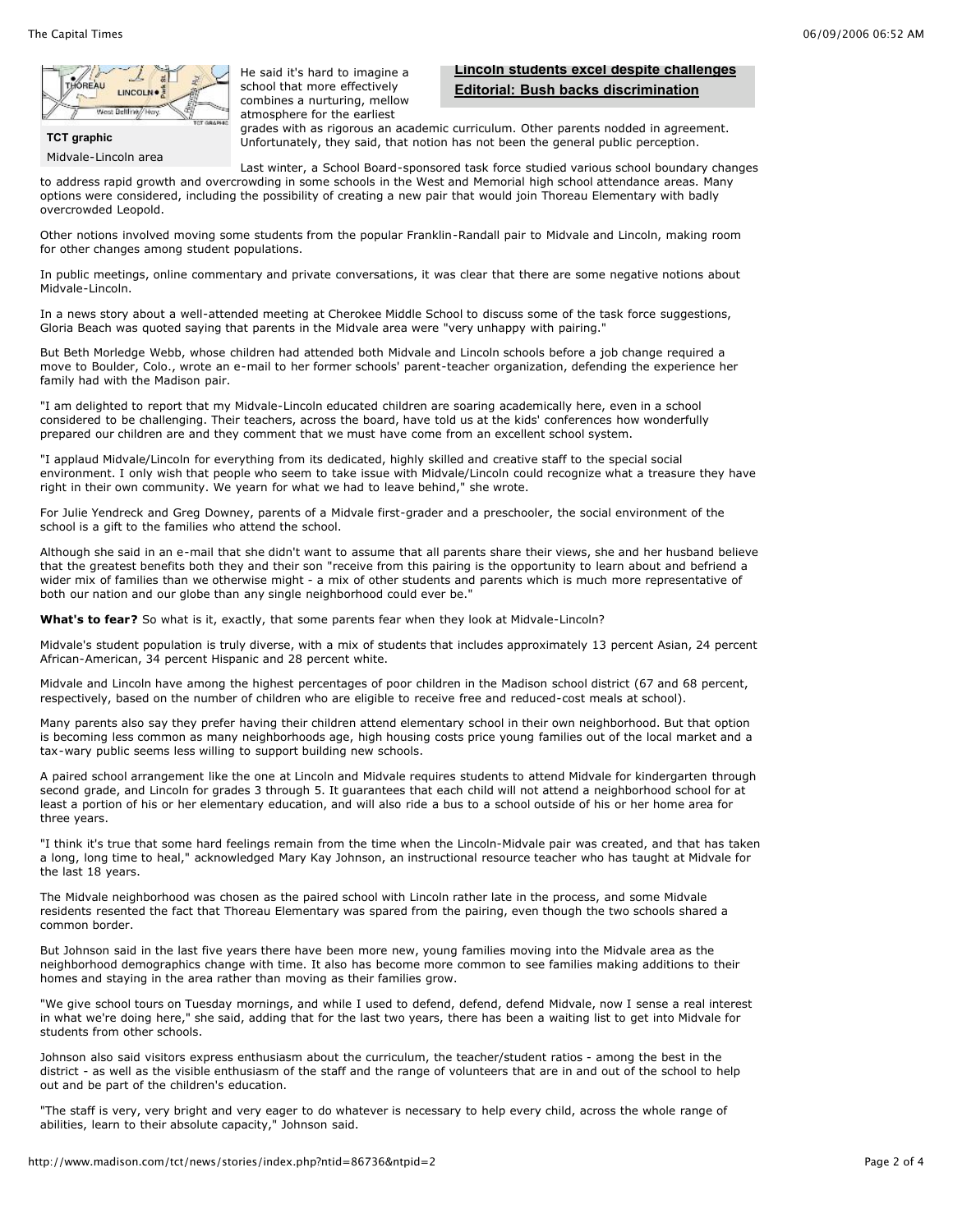Teachers take advantage of many opportunities for professional development at Midvale, Principal John Burkholder noted, adding that they routinely work beyond the school day and school year to keep honing their skills.

For example, this summer, Midvale teachers are getting together on their own time for a book group that is focusing on why African-American children are over-represented in special education classes.

Burkholder, who has been principal at Midvale for the last three years, said he recognized that middle class parents with nonspecial needs kids may look at a school pair like Midvale-Lincoln and worry that all the resources will be focused on the significant population of needy children.

"The achievement of every child is important to us," he said, "including the really smart kids. I want *all* the kids to be challenged."

He said the training, experience and creativity of the staff, which has very little turnover each year, is at the heart of what makes Midvale tick academically, along with a commitment to find the unique key to learning for every child.

"Mary Kay works with a little group of kindergartners that read at the fourth- through sixth-grade level. Now *there's* a challenge," he laughed. "They read at the middle school level, but they're just 6 years old, so much of what's written for older kids is not appropriate." They are gobbling up lots of non-fiction, especially science and history, he said.

More generally, Burkholder said low teacher-student ratios that give kids plenty of one-on-one attention and a group of parents that are deeply committed to the school community make Midvale both a nurturing and exciting environment for students and their families.

**Achievement gap:** A more serious challenge to both Midvale and Lincoln is how to address the achievement gap between minority students who struggle academically and middle class students who are proficient or above average in their schoolwork.

Burkholder, who grew up in Madison just down the hill from Midvale, attended Madison schools, including the University of Wisconsin. He then headed to Southern California, where he earned his Ph.D. in educational administration and business at the University of Southern California, and worked as an educator in the Los Angeles Unified School District.

In Los Angeles, he developed plenty of experience working with poor, non-English speaking students, including working in a school made up primarily of Armenian immigrants, 86 percent of whom came from impoverished families.

"We label too many kids as learning disabled. They are not. They are instructionally disabled," he said. And, he believes, it's something the schools can do something about.

In many cases, Burkholder explained, students may not hear or recognize some sounds in English, perhaps because of the language they hear at home. Based on his experience in California, he is certain that raising this awareness of the sounds of language - he calls it phonemic awareness - even before it is attached to the symbols necessary for reading, will reap significant benefits in how students perform academically.

At Midvale, Burkholder has seen phonemic awareness scores jump this year with his class of kindergartners.

"I've seen it work in California," he said. "I think it will work here, too. Change in terms of improving the achievement gap can't happen too fast.

"What I've found is that pretty much all parents want the same thing. They want their kids to succeed, to do well in school. We need to tap into that resource," he said.

And, the schools, he said, need to help give the students the tools to do just that.

#### **Racial Demographics**

- Madison elementary schools: 52 percent white, 14 percent Hispanic, 23 percent African-American, 11 percent Asian
- Franklin Elementary: 64 percent white, 10 percent Hispanic, 13 percent African-American, 12 percent Asian
- Midvale Elementary: 28 percent white, 34 percent Hispanic, 24 percent African-American, 13 percent Asian

Source: official 2005-2006 count at www.madison.k12.wi.us/stats.htm

#### **Low-income Enrollment**

- Madison elementary schools: 42 percent
- Franklin Elementary: 25 percent
- Midvale Elementary: 67 percent

Source: official 2005-2006 count at www.madison.k12.wi.us/stats.htm

*E-mail:* stroller@madison.com Published: June 7, 2006

Technical questions and suggestions may be directed to The Capital Times Web editor Please state your concern in the subject line.

Please use our letter to the editor form for all editorial comments and suggestions.